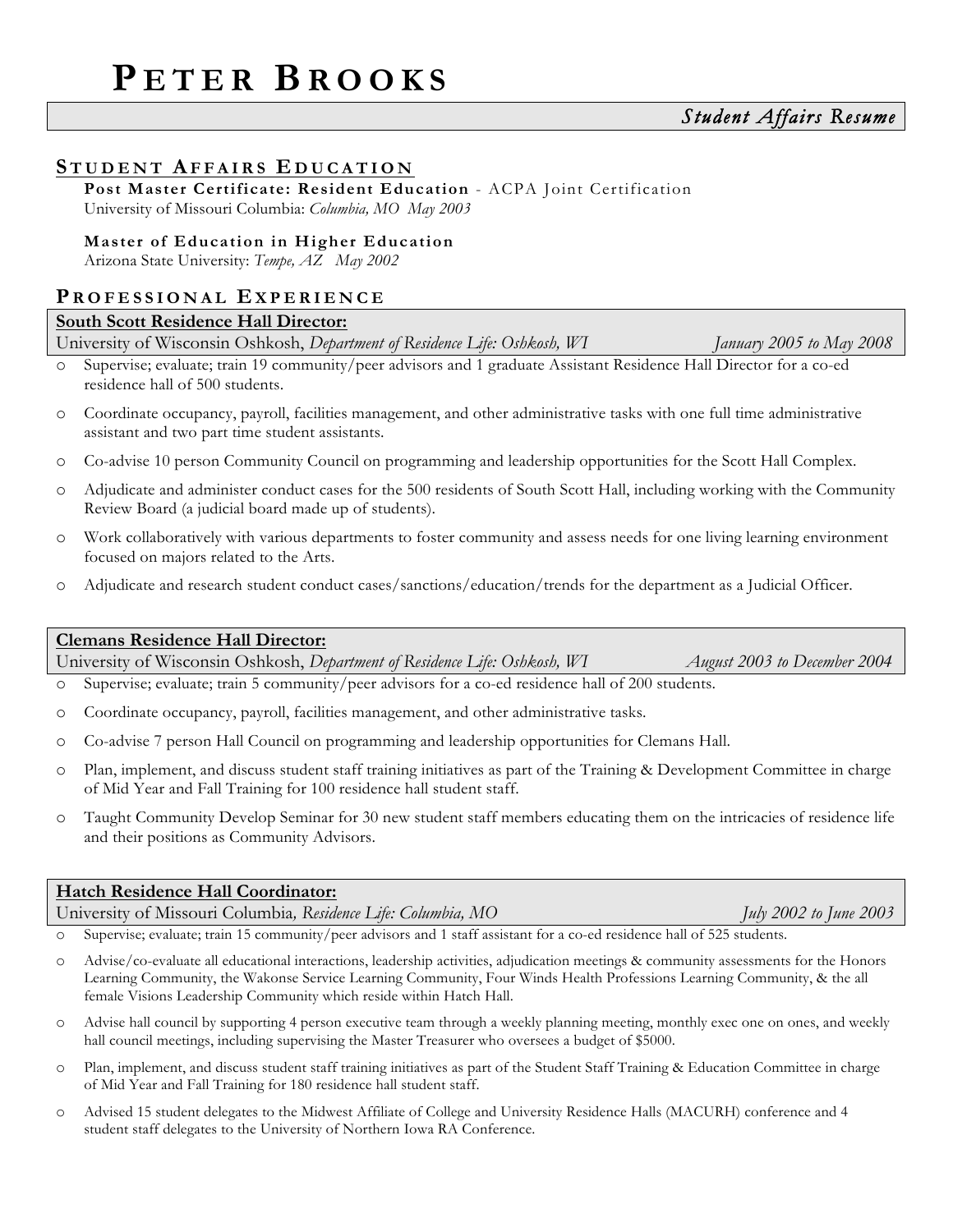# **U NIQUE S T U DENT AFFAIRS E XPERIENCE P ETER B ROOKS**

# **NACURH 2007 Conference Advisor:**

University of Wisconsin Oshkosh, Department of Residence Life: Oshkosh, WI September 2004 to August 2007

- o Directly advised 2 student Coordinators & indirectly advised 22 student Committee Chairs on the planning & implementation of a four-day, 2000 attendee conference for the National Association of College and University Residence Halls (NACURH) Inc. organization.
- o Worked closely with Budget & Finance committee to construct and manage a \$250,000 budget; through sponsorship and fiscal responsibility the conference saved \$70,000.
- o Liaison with NACURH Inc. national office, other UW Oshkosh departments, city of Oshkosh businesses, and national agencies to achieve sponsorship, educational, and legal objectives.
- o Collaborated with coordinators on the creation of Conference Objectives, Team Expectations, Strategic Plans, & Training Initiatives related to the conference.
- o Co-authored conference wrap-up report, a How To for conference planning, and two conference bids; coached conference bid team on presentation format and techniques.

# **Future Leaders of Student Affairs Coordinator/Instructor/Founder:**

University of Wisconsin Oshkosh*, Department of Residence Life: Oshkosh, WI September 2004 to Current*

- o Designed syllabus, objectives, and activities for a year long bi-weekly 'class' of 7 to 15 undergraduate and graduate students planning on a career in student affairs.
- o Taught and/or coordinated co-teaching efforts for sessions on Student Development Theory, History of Student Affairs, Current Topics in Student Affairs, Best Practices, Assessment, Job Searching, Professional Interview Etiquette, & Career Planning.
- o Created official FLSA website & presented FLSA materials to coordinate nationwide initiative; currently eight universities run a FLSA program using original materials.

## **Intergroup Relations Center, Practicum:**

Arizona State University*, Office of the Dean, Tempe, AZ April 2001 to May 2002*

Researched 6 hate crimes & cultural harassment incidents at universities across the country where student activism and administrative response followed. Surveyed key students, faculty & administrators involved with student activism/administrative response.

# **G RADUATE E XPERIENCE**

# **Palo Verde Main Graduate Hall Director:**

Arizona State University*, Residential Life: Tempe, AZ July 2001 to May 2002*

- o Supervised; evaluated; trained 6 resident assistants for a co-ed residence hall of 600 students, including advisement on student staff programming and providing personal, professional, and academic support through bi-weekly one on ones.
- o Supported living-learning environments through assisting academic initiatives like Freshmen Year Experience seminars, live-in tutors, and evaluating academic Action Plans for 300 students.
- o Responsible for the operations of Three 24-hour residence hall desk services: processing payroll for 50 Desk Assistants, meeting weekly with three Desk Managers, scheduling, hiring, training, terminating, and updating services and policies.
- o Responsible for educational adjudication and administrative room processes for entire hall, as well as providing opportunities for counseling & mediation.
- o Co-advised the ASU National Residence Hall Honorary and 2001 IACURH Conference student delegation.
- o Served on the Graduate Hall Director Marketing, Selection and Training Committee
- o Responsible for 5400 residents' mental, emotional and physical well-being through a rotating emergency on call system.

| <b>Residence Hall Association Graduate Advisor:</b>   | July 2000 to May 2001 |
|-------------------------------------------------------|-----------------------|
| Arizona State University, Residential Life: Tempe, AZ |                       |

- o Advised 6 Executive Board officers and 8 Committee Chairs. Advised, assisted, co-planned, and co-presented RHA related programs including 'Sun Devil Send-Off' 2000 Residence Hall Orientation & Welcome, Fall & Spring Leadership Training, and Awards Banquet.
- o Monitored the \$70,000 RHA budget with Treasurer; processing paperwork, researching vendors, and budgeting.
- o Oversaw and advised all financial, leadership, and legal matters related to the IACURH and NACURH student delegations.